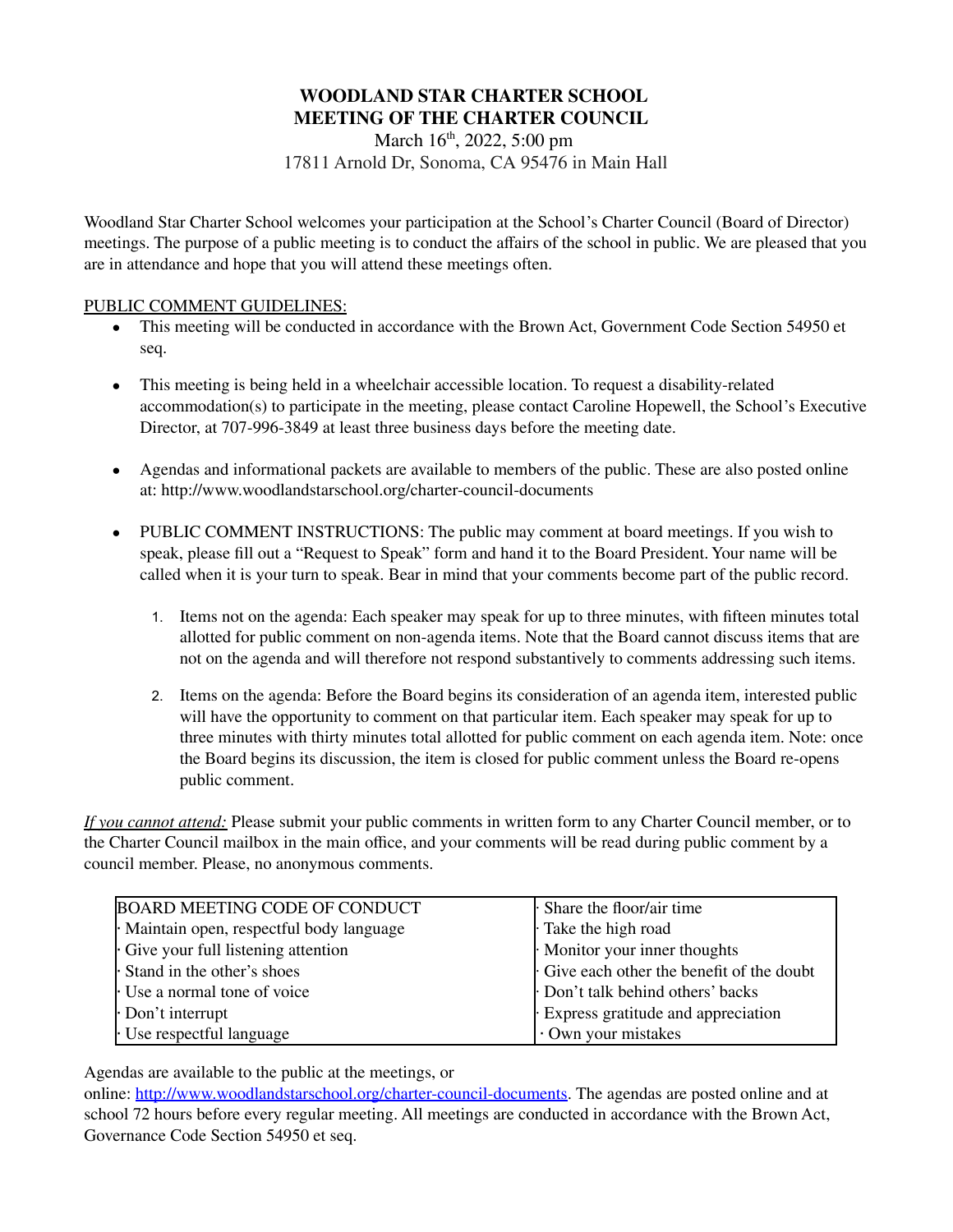# **WOODLAND STAR CHARTER SCHOOL MEETING OF THE CHARTER COUNCIL**

March 16<sup>th</sup>, 2022, 5:00 pm

17811 Arnold Dr, Sonoma, CA 95476 in Main Hall

# **AGENDA**

# **Procedural (5:00 pm)**

| A | <b>CALL TO ORDER</b>                           |  |
|---|------------------------------------------------|--|
|   | Meeting called to order by Board President at: |  |

Verse and Welcome:

*Imbue thyself with the power of imagination. Have courage for the truth. Sharpen thy feeling for responsibility of soul.*

B. ROLL CALL Present? (Mark Y/N)

**\_\_\_\_\_\_\_Robert Stewart (RS)**, Board President (Board appointed)

**Seth Olyer (SO, Vice President (Parent body elected)** 

**\_\_\_\_\_\_\_Brooke Sevenau (BS)**, Board member (Board appointed elected)

**Sonia Mendoza (SM**, Board member (Parent body seat, Board appointed for remainder of 2022)

**\_\_\_\_\_\_\_Bill Kobabe (BK)**, Board member (Faculty elected)

**\_\_\_\_\_\_\_Barbara Fitzmaurice (BF)**, Board member (Community Board appointed)

**\_\_\_\_\_\_\_Joan Baugh (JB)**, Board member (Faculty elected)

**Vacant**, (Parent body elected)

**Vacant**, (Parent body elected)

# C. DESIGNATE A TIMEKEEPER FOR MEETING: \_\_\_\_\_\_\_\_\_\_\_\_\_\_\_\_\_\_\_\_\_\_\_\_\_\_\_\_\_\_

# **Consent Agenda Items – adjustment of agenda, as needed (5:02 pm)**

All matters listed under the consent agenda are considered by the Board to be routine and will be approved/enacted by the Board in one motion in the form listed below. Unless specifically requested by a Board member for further discussion or removed from the agenda, there will be no discussion of these items prior to the Board voting on them.

- 1. Warrants and Expenditures: February 2022
- 2. Regular Meeting Minutes: February  $9<sup>th</sup>$ , 2022
- 3. Agenda: March 16 th , 2022

## Staff Recommendation: **Approve all consent agenda items**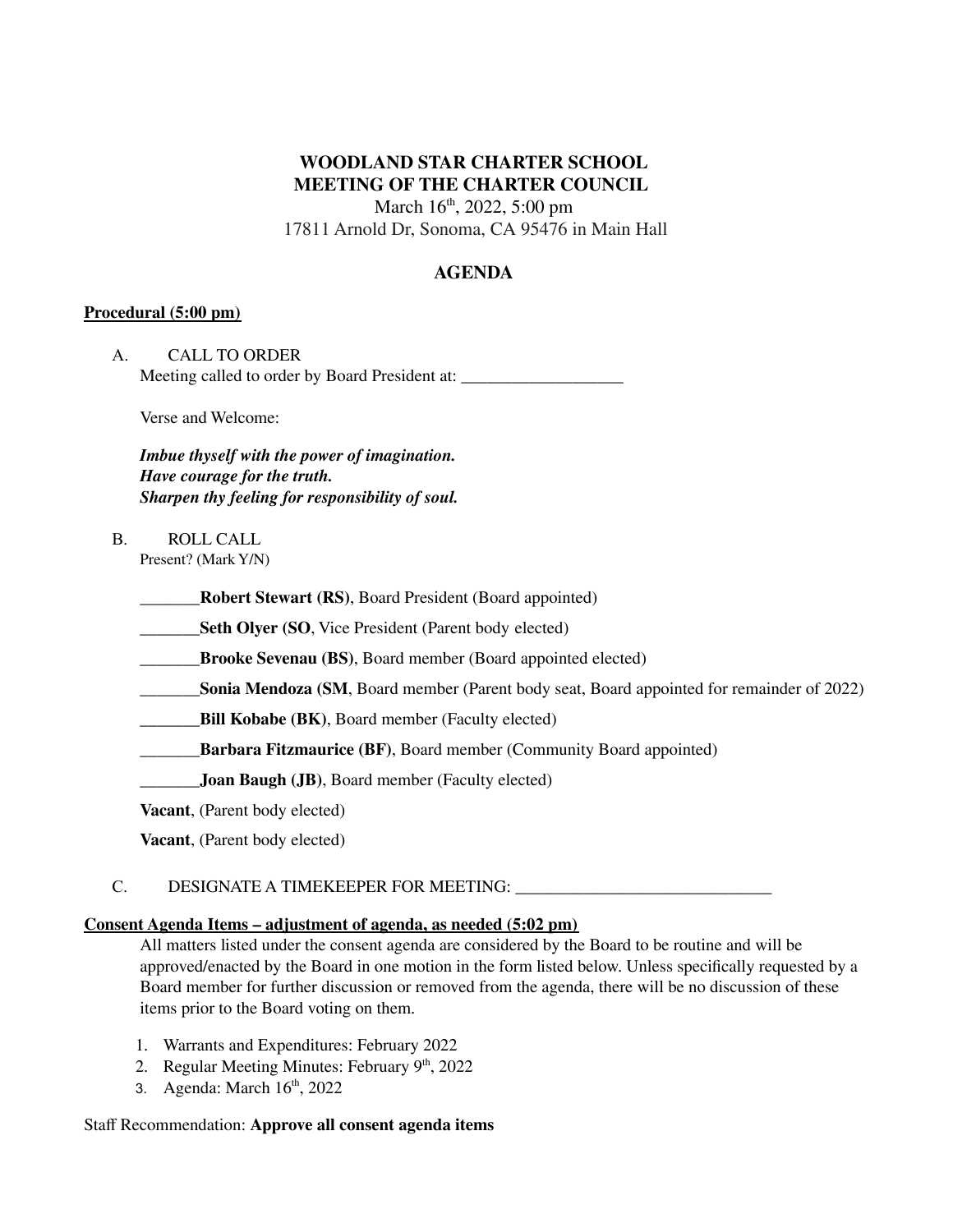| Action:      | Aves:    |  |
|--------------|----------|--|
| Motioned by: | Navs:    |  |
| Seconded by: | Abstain: |  |

Notes on vote above:

## **Communications (5:10 pm)**

A. PUBLIC COMMENT (If a member of the public plans to speak during this time, please be sure to read the meeting guidelines on page 1 and fill out a "Request to Speak" form and hand it to the Board President. Your name will be called when it is your turn to speak. Bear in mind that your comments become part of the public record. Note: The Board cannot discuss items that are not on the agenda and will therefore not respond substantively to comments addressing such items.

1. READ OFFICIAL CORRESPONDENCE (if any):

# **Information Items - Reports and other items scheduled for information & discussion (5:30 pm)**

- **Educational Foundation Report** Rachel (10 min)
- **Business/Operation Manager Report** Becky (10 min)
- **2 nd Interim Budget** Becky (20 min) **VOTE**
- **Covid Safety Update** Becky (10 min) **VOTE**
- **Executive Director Evaluation Update** Robert (5 min)
- **Form**  $700$  Caroline (10 min)
- **Hiring Report** Caroline (10 min)
- **Executive Director Report** Caroline (10 min)
- **Faculty Report** Bill (5 min)
- **Parent Association Report** Brooke (5 min)

# **Items Scheduled for Action and Discussion**

## **Consider approval of: 2 nd Interim Budget**

#### Staff Recommendation: **Approve**

| Action:      | Aves:    |  |
|--------------|----------|--|
| Motioned by: | Navs:    |  |
| Seconded by: | Abstain: |  |

Notes on vote above:

## **Consider approval of: Covid Safety Update**

## Staff Recommendation: **Approve**

| Action:      | Ayes:    |  |
|--------------|----------|--|
| Motioned by: | Navs:    |  |
| Seconded by: | .bstain: |  |

Notes on vote above:

## **Recess to closed session**

# **Reconvene and ratify closed session decisions**

## **Items for next meeting agenda:**

# **Items for a future meeting agenda:**